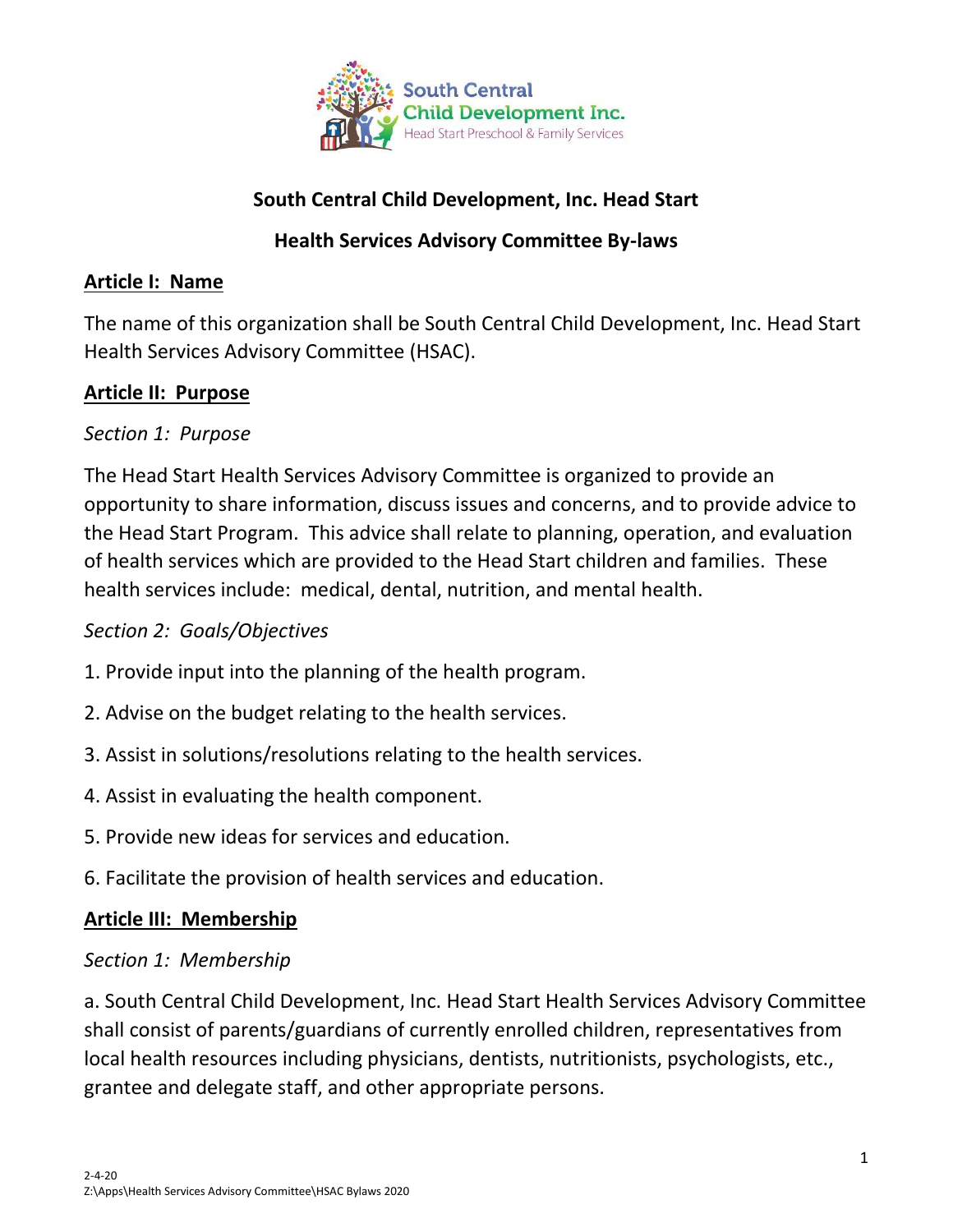b. Selection of members will be made by suggestions from staff, Policy Council, HSAC members or from volunteers.

c. The Agency Policy Council will elect one parent member and one alternate member from Policy Committee to serve as members to the Agency's HSAC.

d. Prospective members of local health resources will be contacted in writing by the Agency and their participation verified in writing and signed via verbal invitation by HSAC or Director.

e. Head Start staff representatives will include; the Health Services Manager, Disabilities Services Manager, Mental Health Manager, Fiscal Administrator and the Executive Head Start Director.

f. The membership term shall be indefinite until formal resignation and will be filled ASAP.

# **Article IV: Responsibilities of Members of Health Services Advisory Committee**

*Section 1: Responsibilities*

a. The members shall attend meetings as scheduled by the Health Services Manager.

b. Members shall participate in the establishment of goals and objectives for the Health Component.

c. Members will have input into the development and updating of the health and disabilities plan, the emergency plan, and the health educational plan for staff, children and parents.

d. Members will assist in the annual self-assessment for the program year.

e. Members will be available to the Health Services Unit Manager on a one to one consultation basis by telephone or in person as is convenient and as the need arises.

f. Members will be advocates for the entire health program and children of Head Start agency as well as the total Head Start effort.

g. Members will develop and update bylaws for the committee as needed.

*Section 2: Voting*

a. Each member of the committee will have one vote, with the exception of the Head Start staff.

b. All staff will serve as non-voting members.